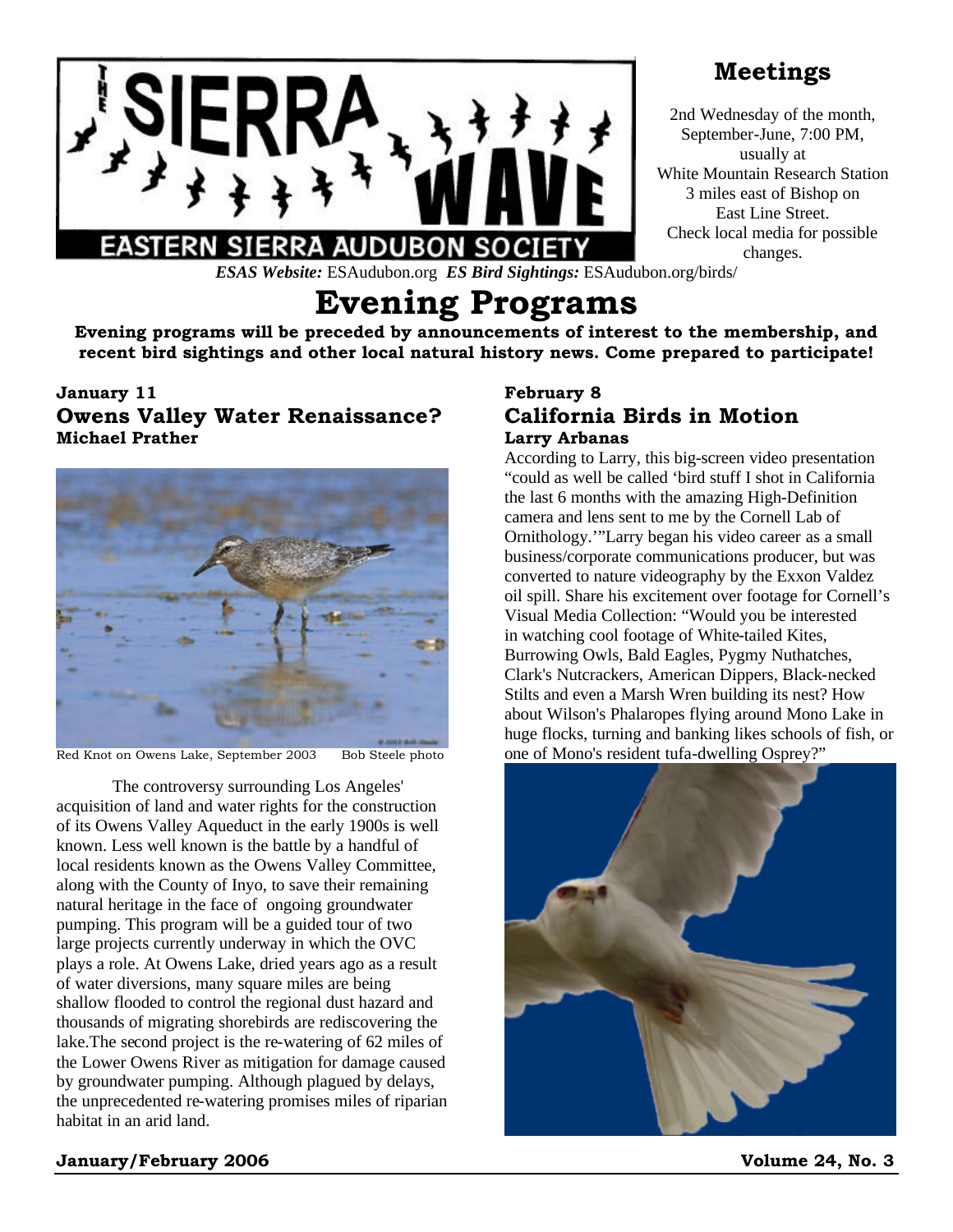# **President's Message – Holiday Tradition Fulfilled**

The 24th annual Bishop Christmas Bird Count was held on December 17, 2005. Forty-five intrepid birders bundled up, braving a low of 14F and a high of only 45F. Several groups reported birds were scarce, but we still managed to collectively find 104 species, the third highest in Bishop CBC history. Highlights were two Northern Goshawks, an immature male Anna's Hummingbird at Wilkerson, and an adult male Yellowbellied Sapsucker at the golf course, presumed to be a returning individual found in the same tree on last year's count. Three Barn Swallows at Nik and Nik (Desert Aggregate) mark only the second occurrence on the count. A Western Bluebird was found in Round Valley, an exceptionally late migrant Yellow Warbler was at the golf course, and a Chipping Sparrow was found near the Bishop Sewer Ponds.

 New high counts for the Bishop CBC were Common Merganser (40), California Quail (530), Bald Eagle (up to 4), Sharp-shinned Hawk (12), Red-shouldered Hawk (20), Virginia Rail (5), American Coot (511), Eurasian Collared-Dove (67), Red-naped Sapsucker (4), Nuttall's Woodpecker (34), Say's Phoebe (20), Clark's Nutcracker (47), American Robin (428), Orange-crowned Warbler (22), White-crowned Sparrow (1323), House Finch (369), and American Goldfinch (463).

 Thanks to all the participants for their hard work and to Steve Shibley of the Bishop Country Club for gracious use of the carts and access to the fairways. And, very importantly, thanks again to James and Kay for hosting the potluck tally meeting. **– Chris Howard**



Yellow-bellied Sapsucker Chris Howard photo

## **Thanks for the Goodies!**

Ed Cereda (January meeting) and Dorothy Burnstrom (February) answered the call for members to help by signing up to bring cookies or cake to our meetings. By not having to buy cookies, your Chapter can spend more money on educational and resource protection projects. We provide coffee, juice and tea and just need your help with the cookie goodies. To sign up, contact Joan Benner at our next meeting or at 938-2929.

## **January/February Field Trips and Events**

#### **Monday, January 2 - Death Valley CBC** Vicki & Gerry Wolfe (760) 786-2108 or devawolfe@yahoo.com

**Saturday, February 25 - Big Pine Winter Wildlife Tour** Leaders: Tom and Jo Heindel. This is a great driving tour between Klondike Lake and Tinemaha Reservoir. Meet at the Glacier View Campground in Big Pine at 8:00AM. Bring binoculars, lunch, water, scopes. Should last until noon. For more information call Tom or Jo at 938-2764.

**The Eastern Sierra Land Trust will be five years old in 2006!** Come join the ESLT to celebrate "Land and Legacy" on Sunday, January 29, 2006. Enjoy live music, a silent auction, food and drink, and hear about our accomplishments and latest projects. Many of you have been an important part of this lasting work, so come be a part of the celebration! This milestone event is open to all and will be held at the beautiful Mountain Light Gallery, at the corner of Main St. and Line St. in Bishop, from 4-7 pm., January 29. Warm up the gallery and bring your friends along. Space is limited, so please RSVP to the ESLT office at 873-4554 by January 24.

**Vintage Audubon Prints Still Available!** ESAS is selling these beautiful prints of J.J. Audubon bird paintings, originally produced on heavy stock for vintage calendars, to fundraise for Eastern Sierra Wildlife Care. They will be available at the next meeting; or call Jim or Debby Parker at 872-4447.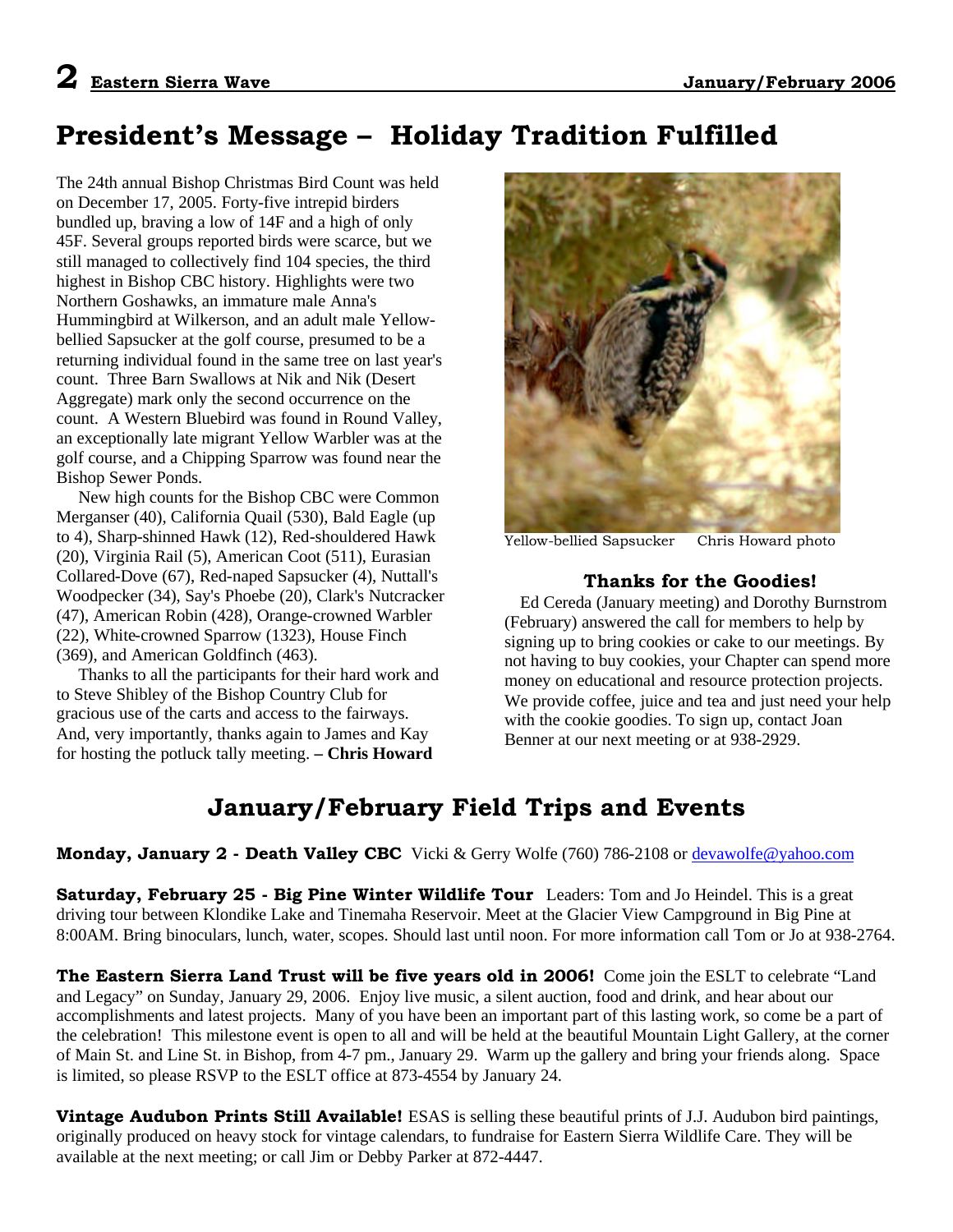## **Broad-Billed Hummingbirds Tom and Jo Heindel**

Photo by Todd Vogel



Broad-billed Hummingbirds (*Cynanthus latirostris*) are common throughout much of their Mexican range with the northern populations being migratory and the southern populations sedentary. During the late spring and summer breeding season the migratory birds move north to breed primarily in riparian washes in the arid Sonoran desert, just barely pusing into southeast Arizona, southwest New Mexico, and the Big Bend portion of Texas. So why write about this species instead of an Eastern Sierra species? Because two immature male Broad-billed Hummingbirds have occurred in Inyo County.

Broad-bills reach Arizona and New Mexico in mid March but are not recorded in Texas until mid May. In Arizona males depart in late August while females and immatures hang around until mid September, with a few lingerers until early October. They are primarily nectar feeders with forays to capture insects in the air or off foliage to meet the needs for amino acids and electrolytes. Studies have shown they prefer flowers whose nectar ranged from 13-32% sugar which mimics the "nectar" found in artificial feeders.

Any hummingbird, regardless of size, can be displaced from a flower or feeder by any other. With that said, there is a dominance factor that reflects size and aggressiveness with the various species. All who watch hummers note that certain species always seem to "win" and guard a feeder with all comers chased off. An Arizona study determined that Broad-bills consistently acquiesced to Violet-crowned and Rufous while they dominated Black-chinned and Costa's.

In mid September 1992, Marge Irwin and her family pulled into the Lone Pine Campground and set up their temporary home. As part of settling in, Marge, as she always does, hung a hummingbird feeder in a nearby

tree. The following day her family began to climb Mt. Whitney and she busied herself around camp. Very quickly she heard and saw a hummingbird come in to the feeder and equally quickly recognized it as one she was used to seeing in southeast Arizona, a Broad-billed Hummingbird! Knowing the significance of the sighting, she went the extra mile to notify the locals of its presence and a number of people rushed to the campsite to see and photograph Inyo County's first ever vagrant hummingbird. It remained from 12-14 September.

On 29 October 2005, Tom & Jo were sitting in their backyard enjoying their morning coffee break when they saw a red-billed hummer sitting on the fence near a feeder. When it turned around it obviously was an immature male Broad-billed Hummingbird with a teal and dark blue gorget less than half molted in, dark metallic blue lobed tail, and a red decurved bill. Over the next nineteen days it was well watched by two dozen observers. Many set up telescopes and from twenty-five feet away had in-the-hand views. Chris Howard noted the striations on the bill, which are lost quickly, indicating that this was a very young male; this was substantiated by the underdeveloped gorget. The feeder mixture provided 33% sugar nectar and for a week he would sit right next to or over "his" feeder and chase any hummer who dared to try to drink from it. The two Anna's and three Costa's who thought the yard and feeders were theirs found out that one feeder was no longer Open for Business. Even though the nearby hummingbird garden was filled with blooming sages the Broad-bill was never tempted to taste natural nectar, preferring high-octane homebrew. After a week he became secure enough to visit other parts of the yard and then the neighbors' yards. At these times the Costa's Hummingbirds would sneak in and guzzle at the forbidden feeder until the Broad-billed returned and used his bill to move them out!

Both the Inyo County birds were immature males but, to add to the story, another Broad-billed Hummingbird, an immature female, was found at Inyokern by Susan Steele just a few days earlier on.26 October and remained to the 31<sup>st</sup>. Data from Arizona indicates that immatures move by mid September and those born with broken compasses react to the drive to migrate by going in the wrong direction. Vagrants have been found in Louisiana, southern and southeast Texas, New Mexico, west and central Arizona, Nevada, Utah, and California primarily along the coast from San Diego north to Santa Barbara.

A number of Eastern Sierra residents maintain hummingbird feeders and all have the opportunity of seeing some very fancy and rare guests. All it takes is a sharp eye, a nearby field guide to birds, and a little luck!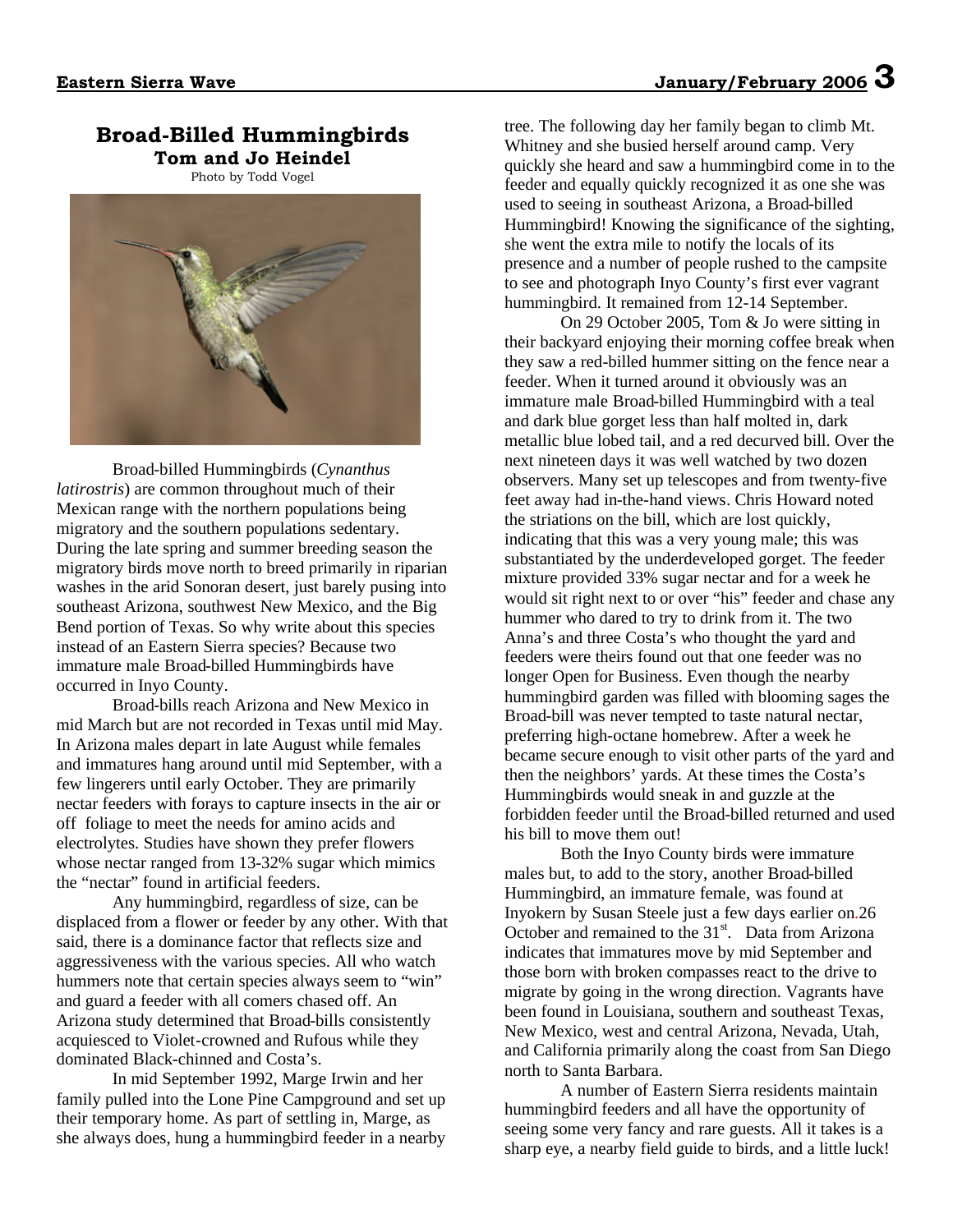## **ESAS Assists LADWP with "Spring Clean-up"**

**by Debbie House,** Watershed Resources Specialist, Los Angeles Department of Water and Power, Bishop

A local spring got a big helping hand last Saint Patrick's Day as the Eastern Sierra Audubon Society and Friends of the Inyo helped Lori Dermody, LADWP (Los Angeles Department of Water and Power) Watershed Resources Specialist, and me clean up trash from a spring east of Laws. The cleanup was done just a few weeks prior to the installation of fencing by LADWP construction crews designed to eliminate trespass livestock grazing and reduce recreational impacts. I contacted Chris Howard, ESAS President to see if the ESAS would be interested in supporting and assisting in clean-up of the spring area prior to the planned fencing. ESAS enthusiastically agreed to help out, and Chris rounded up more help while I continued to lay out plans for the fencing.

I first visited this spring back in the winter of 2001 to look for the "White-winged Junco" that Debby Parker found. I have made a few more visits to the spring over the last several years, and it just seemed that the condition of the site was continuing to decline. It was a spring crying for attention, and I just couldn't ignore it anymore. DWP management showed full support for the idea of fencing the spring, but did not want to completely cut off human access. Therefore, the fencing has three walk-throughs, and the shaded parking area was retained. People have been using the resources at the spring for many years as evidenced by the ditching, old pipes, and planted black locust trees. Some areas, like the parking area, were unlikely to respond well, so were left unfenced.

From a land management perspective, the process of getting the area fenced was relatively easy, since this patch of land is unleased, which means that the livestock using the site for water and feed were considered "trespass livestock" – i.e. the use was not authorized. This fact made it unnecessary for the landowner (DWP) to find or develop another water source for the livestock. In addition, the site was small enough to make it feasible to fence out the livestock. Because this spring seems to have a fairly reliable water source, it has a good chance at recovering with minimal input, once the "stressors" are removed. Also, there are many native species present, which will aid recovery. Indeed, the response during the first growing season of fencing has been positive. I have made several visits since the fencing was completed, and there are already

cattails coming in and a good response of other wetland species such as sedges and rushes. There are some weeds in the area, but so far the natives have the upper hand. I do go out there and pull a few weeds now and then, and pick up a few bottles, but as of November 2005, the fence was still being respected by humans and cows alike. I think that it will take a few years for us to see how things are going to unfold, but so far, I am very pleased with the progress the spring has made in healing itself. Thanks to all for making this project happen!



Top photo: March 2005, before the project; bottom photo: same place, September 2005 Photos by Debbie House

## **Eastern Sierra Audubon welcomes new members**

**Jay Bretton Beverly Schroeder** T. **E. Gasior, MD Eric & Lori Beck Kenny Scruggs**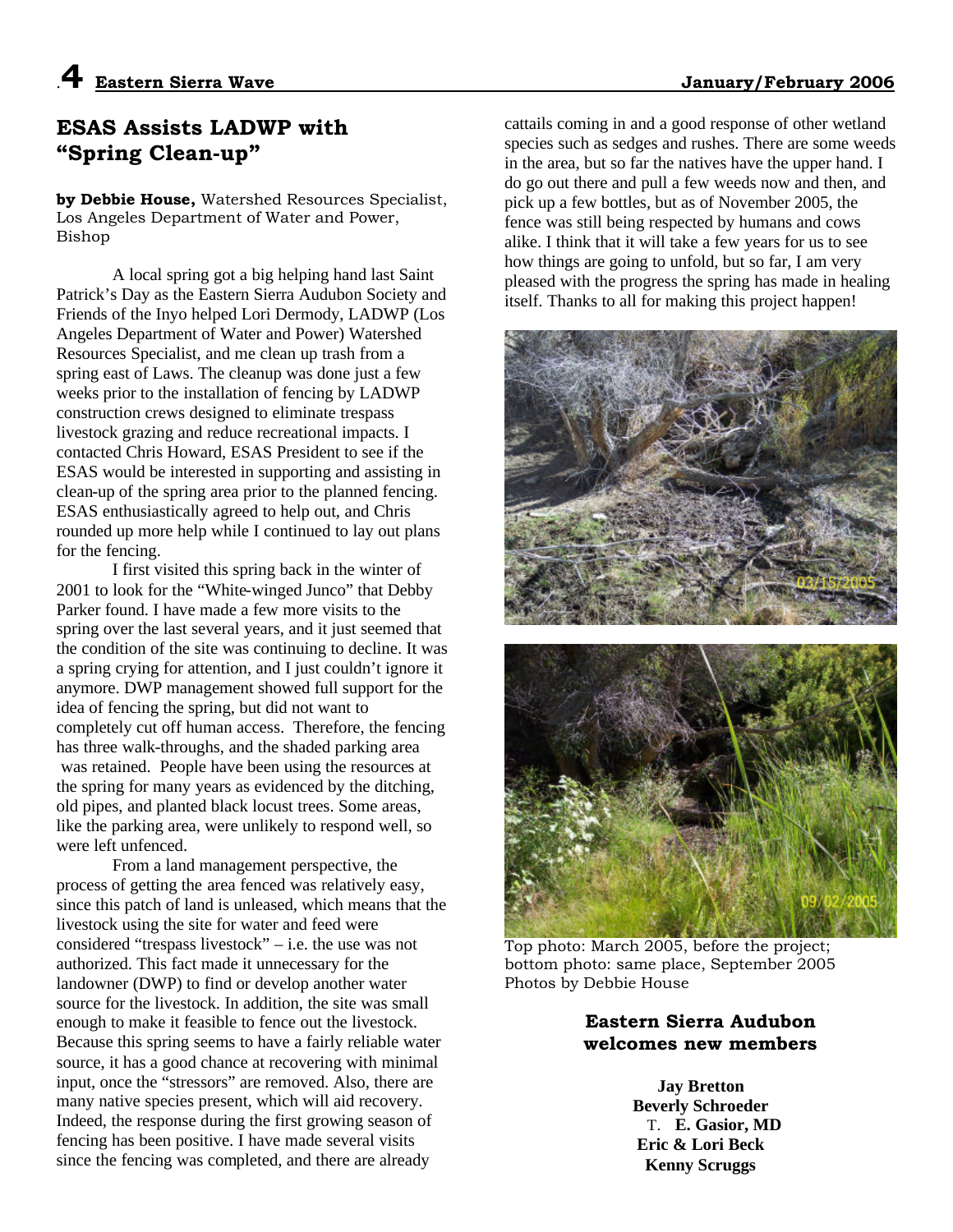## **Eastern Sierra Wave January/February 2006 5**

#### **A New Life for Your Old Field Guides Roberta Lagomarsini**

As some of you know, ESAS has purchased about 25 binoculars for local children to use to learn more about birds. For example, ESAS does a "Birds in the Schools" program every year for  $3<sup>rd</sup>$  graders. There is a slide show in the classroom showing different birds and their characteristics; there are discussions about migration, habitat, plumage, etc. Then the kids spend about an hour in Bishop City Park with volunteers from ESAS looking for birds with our "school binoculars." The binoculars are also used during the "birding class" at science camp in Big Pine. I had the pleasure of being a volunteer at both events; it was really fun and we saw lots of different kinds of birds. However, what was most rewarding was the number of  $6<sup>th</sup>$  graders that had remembered their  $3<sup>rd</sup>$  grade birding experience with ESAS and how much fun that had been for them.

Which brings me to the issue at hand. During both birding experiences, there was a need to have 4-5 field guides that the volunteers and the kids could use. This was especially true during science camp as we had the kids themselves use the field guides to figure out what birds they were seeing. My co-leader and I brought our own field guides for the kids to use, which after 5 hours a day for a week were a little worse for wear. The third graders and their teachers/parents could use them too. So we are requesting that when you upgrade your field guides (maybe you got the newest edition of the NGS for Christmas) or just get tired of one, consider donating it to ESAS for the "Birds in the School" program. They don't have to be the most recent edition and it really doesn't matter which one it is. In fact, during science camp we had 5 different kinds and it was really interesting to see the differences in each book. You can bring them to any meeting or call me at 872- 7846. Thanks so much.

#### **Brainstorming – Need Your Lightning James Wilson**

In November the board of Eastern Sierra Audubon Society, plus committee chairs and friends, met for an evening of brainstorming about our chapter and our direction. As part of this exercise we had a positive energetic discussion of our finances.

In a typical year ESAS takes in about \$4000 and spends almost the same. Expenses include rent for the meeting room, printing and mailing for the newsletter, money for the binoculars for our school programs, refreshments, web site, donations to local conservation efforts, and insurance. Over \$1000 each year goes for our insurance policy. We also spend over \$1000 a year

for printing and mailing our newsletter. They are our biggest expenses.

Our income comes from a variety of sources including money from tee shirt sales, our garage sales, and our annual Bird-a-thon. Since there are no paid employees of ESAS, any money received when you buy one of our shirts, make a donation, or support our Birda-thon, go directly to our programs. Except for the first year of your dues, the money sent to National Audubon does not come directly back to the chapter.

As former president and member of the finance committee I would urge all ESAS members to remember your chapter when asked to make donations, support the Bird-a-thon, or work at our garage sale. We need these sources to continue our programs. If anyone wishes to work on funding or has a fund-raising idea talk to Chris Howard, Bill Mitchel, or James Wilson. Thanks for your support.

## **Charles H. Lee and Leaping Lizards Legal Awards to Pritchett and Bagley**

Before an audience of 400 in Bishop, Daniel Pritchett and Mark Bagley were given well-deserved recognition at the November  $20<sup>th</sup>$  performance of "A Mulholland Christmas Carol." Daniel was presented with the first ever Charles H. Lee Award for his tireless work on the relationship between groundwater and vegetation. The Owens Valley Committee, working with ESAS and Bristlecone Chapter of CNPS, has begun the Grasslands Initiative to focus science and public education on the importance of these disappearing plant communities. This work is important not only to plant species both common and rare, but to many insect, reptile, mammal and bird species. Daniel was presented with an original copy of the Charles H. Lee report on Owens Valley groundwater resources that was published in 1912.

Mark Bagley was awarded the first ever Leaping Lizards Legal Award for his role as the single most effective legal strategist and tactician over more than two decades dealing with the Lower Owens River Project and the Inyo/Los Angeles Water Agreement. Mark has been invaluable in integrating legal efforts of the Sierra Club and the Owens Valley Committee by tracking the details of complex events and agreements over many years. He is responsible for guiding the California Attorney General's Office to finally join in their legal action to force LADWP to begin the Lower Owens River Project. Mark received an original 1913 \$1,000 City of Los Angeles water bond.

The Owens Valley and all of us who love it owe Daniel and Mark our sincerest gratitude for their dedication and persistence... endless pressure, endlessly applied. We live in communities where individuals can truly make a difference.